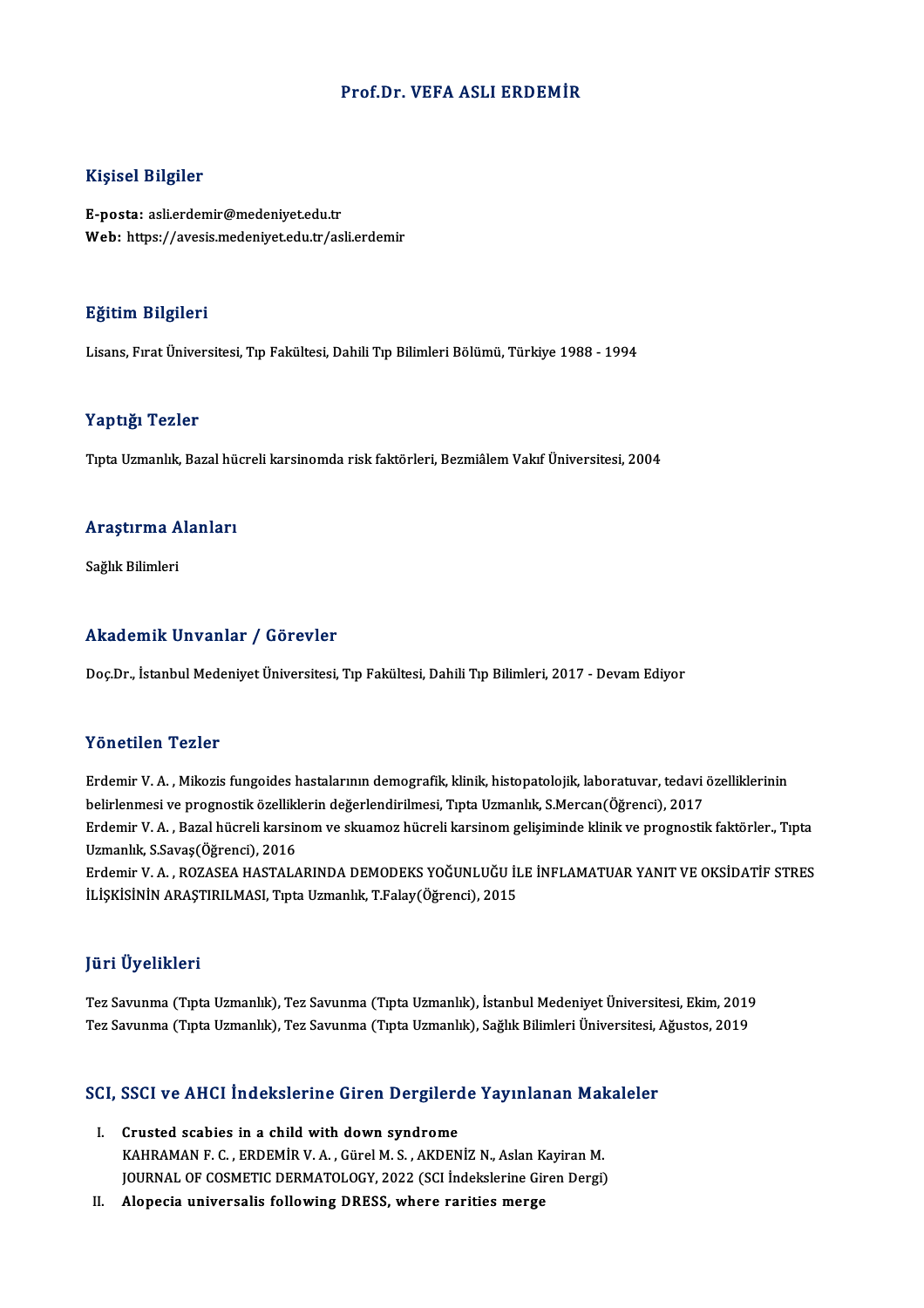AksoyH.,KaradagA.S. ,ERDEMİRV.A. ,KucukY.,GürelM.S. Aksoy H., Karadag A. S. , ERDEMİR V. A. , Kucuk Y., Gürel M. S.<br>DERMATOLOGIC THERAPY, cilt.34, 2021 (SCI İndekslerine Giren Dergi)<br>Fluanessanse of nails and bair an Waad's lamn examination in

Aksoy H., Karadag A. S. , ERDEMİR V. A. , Kucuk Y., Gürel M. S.<br>DERMATOLOGIC THERAPY, cilt.34, 2021 (SCI indekslerine Giren Dergi)<br>III. Fluorescence of nails and hair on Wood's lamp examination in Covid pandemic; undefi **DERMATOLOGIC THERAP**<br>Fluorescence of nails a<br>Favipiravir in humans<br>Aslan Kaviran M. Cobesi l Fluorescence of nails and hair on Wood's lamp examination in Co<br>Favipiravir in humans<br>Aslan Kayiran M., Cebeci F., Erdemir V. A. , Aksoy H., Akdeniz N., Gurel M. S.<br>DEPMATOLOCIC THERAPY 2021 (SCI Indekslering Ciron Dergi)

Favipiravir in humans<br>Aslan Kayiran M., Cebeci F., Erdemir V. A. , Aksoy H., Akdeniz N., Gurel M. S.<br>DERMATOLOGIC THERAPY, 2021 (SCI İndekslerine Giren Dergi)

Aslan Kayiran M., Cebeci F., Erdemir V. A. , Aksoy H., Akdeniz N., Gurel M. S.<br>DERMATOLOGIC THERAPY, 2021 (SCI İndekslerine Giren Dergi)<br>IV. Evaluation of clinicopathological and treatment characteristics of 80 patients wi **DERMATOLOGIC THERAPY<br>Evaluation of clinicopat<br>perforating dermatosis.**<br>Karaali M. Erdil D. Erdomi Evaluation of clinicopathological and treatment characte<br>perforating dermatosis.<br>Karaali M., Erdil D., Erdemir V. A. , Gurel M., Aksu A., Leblebici C.<br>Dermatologis thereny, silt 22, 2020 (SCL Indekslering Giren Deru perforating dermatosis.<br>Karaali M., Erdil D., Erdemir V. A. , Gurel M., Aksu A., Leblebici C.<br>Dermatologic therapy, cilt.33, 2020 (SCI İndekslerine Giren Dergi)<br>Effect of amelizumah use en glusese hameestasis in nan d

Karaali M., Erdil D., Erdemir V. A. , Gurel M., Aksu A., Leblebici C.<br>Dermatologic therapy, cilt.33, 2020 (SCI İndekslerine Giren Dergi)<br>V. Effect of omalizumab use on glucose homeostasis in non-diabetic patients with chro Dermatologic therapy, cilt.33, 2020 (SCI İndekslerine G.<br>Effect of omalizumab use on glucose homeostasi<br>Falay Gur T., Savas Erdogan S., Erdemir V.A., Dogan B.<br>CUTANEOUS AND OCULAR TOYICOLOCY 2020 (SCL İnd Effect of omalizumab use on glucose homeostasis in non-diabetic pat<br>Falay Gur T., Savas Erdogan S., Erdemir V. A. , Dogan B.<br>CUTANEOUS AND OCULAR TOXICOLOGY, 2020 (SCI İndekslerine Giren Dergi)<br>Dermossaanis sharesteristiss Falay Gur T., Savas Erdogan S., Erdemir V. A. , Dogan B.<br>CUTANEOUS AND OCULAR TOXICOLOGY, 2020 (SCI İndekslerine Giren Dergi)<br>VI. Dermoscopic characteristics of acral melanocytic nevi in children and adolescents.<br>Frdogan S

CUTANEOUS AND OCULAR TOXICOLOGY, 2020 (SCI<br>Dermoscopic characteristics of acral melanoe<br>Erdogan S. S., Gur T. F., Erdemir A. V. T., Dogan B.<br>Pediatric dermotelegy, silt 27, se 4, se 597, 602, 202 Dermoscopic characteristics of acral melanocytic nevi in children and adolescents.<br>Erdogan S. S. , Gur T. F. , Erdemir A. V. T. , Dogan B.<br>Pediatric dermatology, cilt.37, sa.4, ss.597-603, 2020 (SCI Expanded İndekslerine G Erdogan S. S., Gur T. F., Erdemir A. V. T., Dogan B.<br>Pediatric dermatology, cilt.37, sa.4, ss.597-603, 2020 (SCI Expanded Indekslerine Giren Dergi)<br>VII. Are clinicians successful in diagnosing cutaneous adnexal tumors? a r

### Pediatric dermatology, cilt.37<br>Are clinicians successful i<br>clinicopathological study. Are clinicians successful in diagnosing cutaneous adnexal tumor<br>clinicopathological study.<br>Aslan K., Karadağ A. S. , Küçük Y., Çobanoğlu Ş., Erdemir V. A. , Akdeniz N.<br>Turkish journal of modisal ssianses, silt 50, ss 822, clinicopathological study.<br>Aslan K., Karadağ A. S. , Küçük Y., Çobanoğlu Ş., Erdemir V. A. , Akdeniz N.<br>Turkish journal of medical sciences, cilt.50, ss.832-843, 2020 (SCI İndekslerine Giren Dergi)<br>The finat anno of goovis

Aslan K., Karadağ A. S. , Küçük Y., Çobanoğlu Ş., Erdemir V. A. , Akdeniz N.<br>Turkish journal of medical sciences, cilt.50, ss.832-843, 2020 (SCI İndekslerine Giren Dergi)<br>VIII. The first case of coexistence of calciphylaxi Turkish journal of medical sciences, cilt.50, s<br>The first case of coexistence of calciph<br>localizations in a hemodialysis patient<br>Karaali M.C., EPDEM<sup>ip V.A.</sup>, Loblabisi C. E The first case of coexistence of calciphylaxis and nephrogenic syst<br>localizations in a hemodialysis patient<br>Karaali M. G. , ERDEMİR V. A. , Leblebici C., Erdem O., Polat A. K. , Gürel M. S.<br>NEEPOLOCIA silt 40 sa 1 ss 104 1 localizations in a hemodialysis patient<br>Karaali M. G. , ERDEMİR V. A. , Leblebici C., Erdem O., Polat A. K. , Gürel M. S.<br>NEFROLOGIA, cilt.40, sa.1, ss.104-106, 2020 (SCI İndekslerine Giren Dergi)<br>Unusually early enest pla

Karaali M. G., ERDEMIR V. A., Leblebici C., Erdem O., Polat A<br>NEFROLOGIA, cilt.40, sa.1, ss.104-106, 2020 (SCI Indeksleri<br>IX. Unusually early-onset plantar verrucous carcinoma.<br>Seremet S. Erdemir A. Kiremitei II. Cunal S. NEFROLOGIA, cilt.40, sa.1, ss.104-106, 2020 (SCI Indekslerine Giren Dergi)<br>IX. Unusually early-onset plantar verrucous carcinoma.<br>Seremet S., Erdemir A., Kiremitci U., Gunel S., Demirkesen C. Unusually early-onset plantar verrucous carcinoma.<br>Seremet S., Erdemir A., Kiremitci U., Gunel S., Demirkesen C.<br>Cutis, cilt.104, 2019 (SCI Expanded İndekslerine Giren Dergi)<br>The investigation of the relationshine of demod

### X. The investigation of the relationships of demodex density with inflammatory response and oxidative Cutis, cilt.104, 2019<br>The investigation<br>stress in rosacea.

GurT.F. ,ErdemirA.V. ,GurelM.S. ,KocyigitA.,Guler E.M. ,ErdilD.

Archives of dermatological research, cilt.310, sa.9, ss.759-767, 2018 (SCI Expanded Indekslerine Giren Dergi)

Gur T. F., Erdemir A. V., Gurel M. S., Kocyigit A., Guler E. M., Erdil D.<br>Archives of dermatological research, cilt.310, sa.9, ss.759-767, 2018 (SCI Expanded Indekslerine<br>XI. Assessment of quality of life in Turkish childr

Archives of dermatological research, cilt.310, sa.9, ss.759-767, 2018 (SCI Expanded İndekslerine Giren Dergi)<br>Assessment of quality of life in Turkish children with psoriasis and their caregivers<br>Tekin B., Gurel M. S. , To Assessment of<br>Tekin B., Gurel M.<br>K. , Yasar S., et al.<br>PEDIATRIC DERA Tekin B., Gurel M. S. , Topkarci Z., Demir F. T. , Aytekin S., Kahraman F. C. , Singer R., Erdem<br>K. , Yasar S., et al.<br>PEDIATRIC DERMATOLOGY, cilt.35, sa.5, ss.651-659, 2018 (SCI İndekslerine Giren Dergi)<br>Divided nevye ef

PEDIATRIC DERMATOLOGY, cilt.35, sa.5, ss.651-659, 2018 (SCI İndekslerine Giren Dergi)

## K. , Yasar S., et al.<br>PEDIATRIC DERMATOLOGY, cilt.35, sa.5, ss.6<br>XII. Divided nevus of the penis<br>Savas S., Bali Y. Y. , Erdemir A. V. , Simsek H.

Divided nevus of the penis<br>Savas S., Bali Y. Y. , Erdemir A. V. , Simsek H.<br>INTERNATIONAL JOURNAL OF DERMATOLOGY, cilt.57, sa.6, ss.724-726, 2018 (SCI İndekslerine Giren Dergi)<br>Sunarficial asral fihromuyoma in the bool wit

Savas S., Bali Y. Y. , Erdemir A. V. , Simsek H.<br>INTERNATIONAL JOURNAL OF DERMATOLOGY, cilt.57, sa.6, ss.724-726, 2018 (SCI Indekslerine G.<br>XIII. Superficial acral fibromyxoma in the heel with new vascular features on derm INTERNATIONAL JOURNAL OF DERMATOLOGY, cilt.57, sa.6, ss.724-726, 2018 (S<br>Superficial acral fibromyxoma in the heel with new vascular features<br>Polat A. K. , Karaali M. G. , Erdemir A. V. T. , Aksu A. E. K. , Leblebici C., G XIII. Superficial acral fibromyxoma in the heel with new vascular features on dermoscopy<br>Polat A. K., Karaali M. G., Erdemir A. V. T., Aksu A. E. K., Leblebici C., Gurel M. S.<br>JOURNAL OF CUTANEOUS PATHOLOGY, cilt.45, sa.6, Polat A. K., Karaali M. G., Erdemir A. V. T., Aksu A. E. K., Leblebici C<br>JOURNAL OF CUTANEOUS PATHOLOGY, cilt.45, sa.6, ss.416-418, 201<br>XIV. Asymptomatic erythematous plaques on the scalp and face.<br>OZKUP E. CUPEL M. S., AK

- JOURNAL OF CUTANEOUS PATHOLOGY, cilt.45, sa.6, ss.416<br>Asymptomatic erythematous plaques on the scalp a<br>OZKUR E., GUREL M. S. , AKSU A., Erdemir A., LEBLEBICI C.<br>Cutie silt 101, 2019 (SCL Expanded Indekslering Circu Den Asymptomatic erythematous plaques on the scalp and<br>OZKUR E., GUREL M. S. , AKSU A., Erdemir A., LEBLEBICI C.<br>Cutis, cilt.101, 2018 (SCI Expanded Indekslerine Giren Dergi)<br>Clinical and prognestic factors in the development Cutis, cilt 101, 2018 (SCI Expanded Indekslerine Giren Dergi)
- OZKUR E., GUREL M. S., AKSU A., Erdemir A., LEBLEBICI C.<br>Cutis, cilt.101, 2018 (SCI Expanded Indekslerine Giren Dergi)<br>XV. Clinical and prognostic factors in the development of basal cell carcinoma<br>Savas S., Erdemir A. V. Clinical and prognostic factors in the development of basal cell carcinoma<br>Savas S., Erdemir A. V. T. , Aksu A. E. K. , Gurel M. S. , Ozkur E.<br>CLINICS IN DERMATOLOGY, cilt.35, sa.6, ss.616-623, 2017 (SCI İndekslerine Giren Savas S., Erdemir A. V. T., Aksu A. E. K., Gurel M. S., Ozkur E.<br>CLINICS IN DERMATOLOGY, cilt.35, sa.6, ss.616-623, 2017 (SCI Indekslerine Giren De<br>XVI. Reflectance confocal microscopic evaluation of nonmelanocytic lip les
- CLINICS IN DERMATOLOGY, cilt.35, sa.6, ss.616-623, 2017 (SCI inde<br>Reflectance confocal microscopic evaluation of nonmelanoc<br>BAĞCI I., GUREL M. S., AKSU A., Erdemir A., YÜKSEL E., BAŞARAN Y.<br>Lasars in madisəl ssisnas, silt XVI. Reflectance confocal microscopic evaluation of nonmelanocytic lip lesions.<br>BAĞCI I., GUREL M. S., AKSU A., Erdemir A., YÜKSEL E., BAŞARAN Y.<br>Lasers in medical science, cilt.32, ss.1497-1506, 2017 (SCI Expanded İndeksl
- XVII. Systemic interferon alfa injections for the treatment of a giant orf.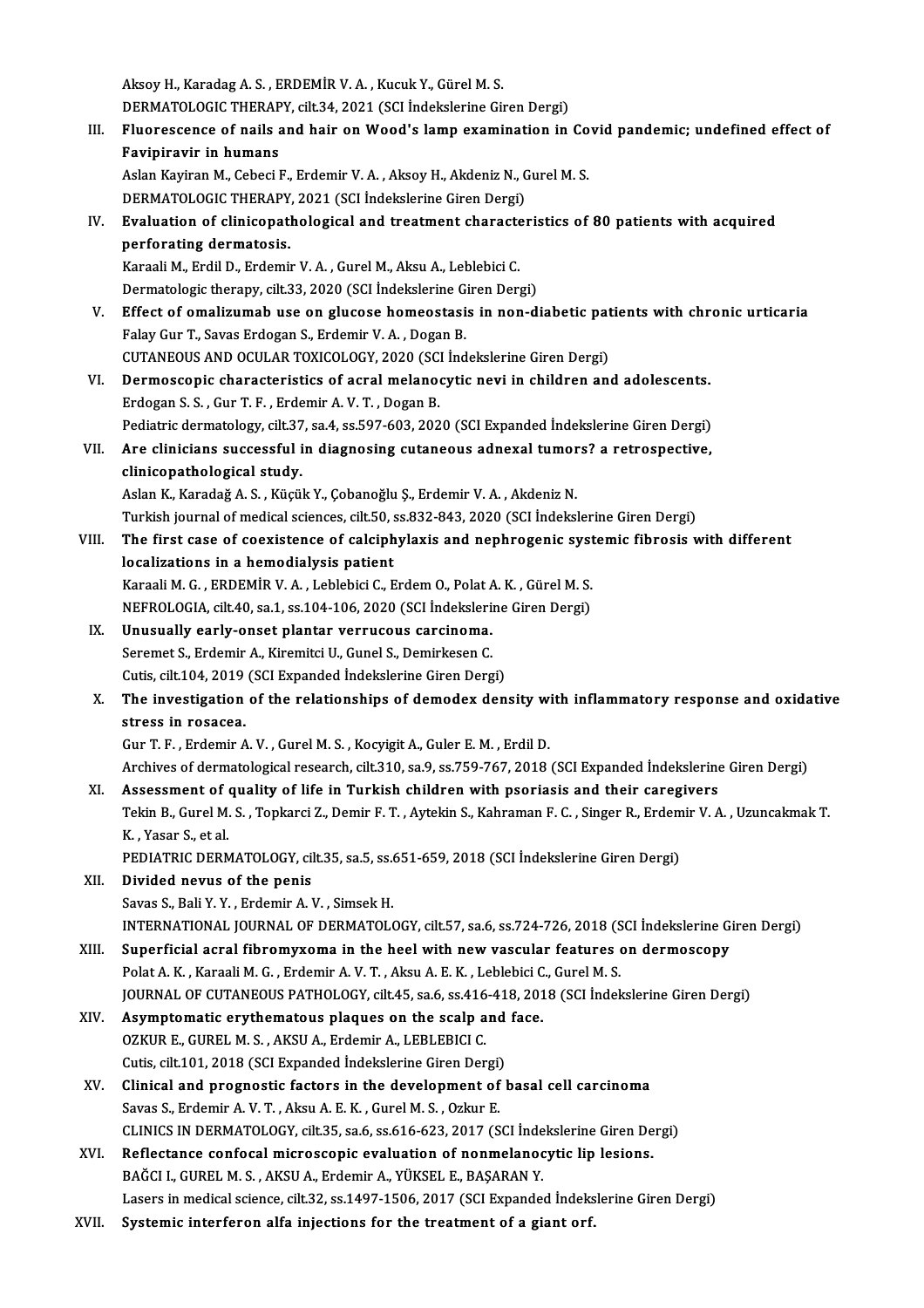ERTEKINS.,GURELM.S. ,ErdemirA.,LEBLEBICIC.

Cutis, cilt.99, 2017 (SCI Expanded İndekslerine Giren Dergi)

- ERTEKIN S., GUREL M. S., Erdemir A., LEBLEBICI C.<br>Cutis, cilt.99, 2017 (SCI Expanded Indekslerine Giren Dergi)<br>XVIII. Demodex mites in acne rosacea: reflectance confocal microscopic study<br>Endomir A. T. Curel M. S., Algu A. Cutis, cilt.99, 2017 (SCI Expanded Indekslerine Giren Dergi)<br>Demodex mites in acne rosacea: reflectance confocal microscop<br>Erdemir A. T. , Gurel M. S. , Aksu A. E. K. , Falay T., Yuksel E. I. , Sarikaya E.<br>AUSTRALASIAN JOU Erdemir A. T. , Gurel M. S. , Aksu A. E. K. , Falay T., Yuksel E. I. , Sarikaya E.<br>AUSTRALASIAN JOURNAL OF DERMATOLOGY, cilt.58, sa.2, 2017 (SCI İndekslerine Giren Dergi)
- XIX. Cutaneous AngiosarcomaMimicking Panniculitis in the Lower Extremities. ERTEKIN S., OZKUR E., LEBLEBICI C., GUREL M. S., Erdemir A. Indian journal of dermatology, cilt.62, ss.322-324, 2017 (SCI Expanded Indekslerine Giren Dergi) ERTEKIN S., OZKUR E., LEBLEBICI C., GUREL M. S., Erdemir A.<br>Indian journal of dermatology, cilt.62, ss.322-324, 2017 (SCI Expanded Indekslerine Giren Dergi)<br>XX. Evaluation of neutrophil-lymphocyte ratio in patients with ea
- Indian journal of dermatology, cilt.62, ss.322-324, 2017 (SCI Expand<br>Evaluation of neutrophil-lymphocyte ratio in patients with  $\epsilon$ <br>Eren R., Nizam N., Dogu M. H. , Mercan S., Erdemir A. V. T. , Suyani E.<br>ANNALS OF HEMATOL Evaluation of neutrophil-lymphocyte ratio in patients with early-stage mycosis furties.<br>Eren R., Nizam N., Dogu M. H. , Mercan S., Erdemir A. V. T. , Suyani E.<br>ANNALS OF HEMATOLOGY, cilt.95, sa.11, ss.1853-1857, 2016 (SCI Eren R., Nizam N., Dogu M. H. , Mercan S., Erdemir A. V. T. , Suyani E.<br>ANNALS OF HEMATOLOGY, cilt.95, sa.11, ss.1853-1857, 2016 (SCI İndekslerine Giren Dergi)<br>XXI. Aneurysmatic dermatofibroma with dermoscopic and refl
- GÜNGÖR Ş., Erdemir A., Öztürk S., BÜYÜKBABANI N., KOCATÜRK E., GUREL M. S. Aneurysmatic dermatofibroma with dermoscopic and reflectance confocal microscopic features.<br>GÜNGÖR Ş., Erdemir A., Öztürk S., BÜYÜKBABANI N., KOCATÜRK E., GUREL M. S.<br>Journal of the European Academy of Dermatology and Vene GÜNGÖR Ş., Erdemir A., Öz<br>Journal of the European A<br>İndekslerine Giren Dergi)<br>Poflestance sanfasal m Journal of the European Academy of Dermatology and Venereology : JEADV, cilt.30, ss.880-3, 2016 (SCI Ex<br>Indekslerine Giren Dergi)<br>XXII. Reflectance confocal microscopy as a useful diagnostic tool for monitoring of skin con indekslerine Giren Dergi)<br>Reflectance confocal microscopy as a useful diagnostic tool for monitoring of skin containing
- Reflectance confocal microscopy as a useful diagnostic tool for monitoring of skin containing<br>vascularized composite allograft rejection: A preliminary study on rats.<br>ZOR F., KARAGOZ H., Erdemir A., KARSLIOGLU Y., ACIKEL C vascularized composite allograft rejection: A preliminary study on rats.<br>ZOR F., KARAGOZ H., Erdemir A., KARSLIOGLU Y., ACIKEL C., KAPAJ R., GUZEY S., G<br>M. ZOR F., KARAGOZ H., Erdemir A., KARSLIOGLU Y., ACIKEL C., KAPAJ R., GUZEY S.,<br>M.<br>Microsurgery, cilt.36, ss.144-51, 2016 (SCI Expanded İndekslerine Giren Dergi)<br>The reflecteres confocal microssony in diagnosis of requyrent

Microsurgery, cilt.36, ss.144-51, 2016 (SCI Expanded Indekslerine Giren Dergi)

- XXIII. The reflectance confocal microscopy in diagnosis of recurrent basal cell carcinoma.<br>YÜKSEL E., GUREL M. S., Erdemir A., AKSU A., BAĞCI I., LEBLEBICI C. The reflectance confocal microscopy in diagnosis of recurrent basal cell carcinoma.<br>YÜKSEL E., GUREL M. S. , Erdemir A., AKSU A., BAĞCI I., LEBLEBICI C.<br>The Journal of dermatological treatment, cilt.27, ss.182-90, 2016 (SC
- XXIV. Crusted scabies diagnosed by reflectance confocal microscopy.<br>UYSAL P., GUREL M. S., Erdemir A. The Journal of dermatological trea<br>Crusted scabies diagnosed by i<br>UYSAL P., GUREL M. S. , Erdemir A.<br>Indian journal of dermatology, you Crusted scabies diagnosed by reflectance confocal microscopy.<br>UYSAL P., GUREL M. S. , Erdemir A.<br>Indian journal of dermatology, venereology and leprology, cilt.81, ss.620-2, 2015 (SCI Expanded İndekslerine<br>Ciron Dergi) UYSAL P., GU<br>Indian journa<br>Giren Dergi)<br>In vive evel
- XXV. In vivo evaluation of juvenile xanthogranuloma with high-resolution optical coherence tomography Giren Dergi)<br>In vivo evaluation of juvenile xanthogranuloma with high-resolution op<br>and reflectance confocal microscopy and histopathological correlation<br>Alsu A.E.K., Erdemir A.V.T., Gurel M.S., Peggi L.S., Leblebigi G In vivo evaluation of juvenile xanthogranuloma with high-<br>and reflectance confocal microscopy and histopathologica<br>Aksu A. E. K. , Erdemir A. V. T. , Gurel M. S. , Bagci I. S. , Leblebici C.<br>SVIN RESEARCH AND TECUNOLOCY si Aksu A. E. K. , Erdemir A. V. T. , Gurel M. S. , Bagci I. S. , Leblebici C.<br>SKIN RESEARCH AND TECHNOLOGY, cilt.21, sa.4, ss.508-510, 2015 (SCI İndekslerine Giren Dergi) Aksu A. E. K., Erdemir A. V. T., Gurel M. S., Bagci I. S., Leblebici C.<br>SKIN RESEARCH AND TECHNOLOGY, cilt.21, sa.4, ss.508-510, 2015 (SCI Indekslerine<br>XXVI. In vivo evaluation of Phthirus pubis with reflectance confocal m
- SKIN RESEARCH AND TECHNOLOGY, cilt.21, sa.4, ss.508-510, 2015<br>In vivo evaluation of Phthirus pubis with reflectance conformation of Phthirus pubis with reflectance conformation.<br>Benesitelew research sit 114, sa.9, sa. 3455 AKSU A. E. K. , ERDEMIR V. A. , Gurel M. S. , SARIKAYA E., OZKUR E.<br>Parasitology research, cilt.114, sa.9, ss.3559-61, 2015 (SCI Expanded İndekslerine Giren Dergi) AKSU A. E. K. , ERDEMIR V. A. , Gurel M. S. , SARIKAYA E., OZKUR E.<br>Parasitology research, cilt.114, sa.9, ss.3559-61, 2015 (SCI Expanded Indekslerine Giren De<br>XXVII. Vascular patterns of nonpigmented tumoral skin lesions:

### Parasitology research, cilt.114, sa.<br>Vascular patterns of nonpigme<br>INCEL P., GUREL M. S. , Erdemir A. INCEL P., GUREL M. S. , Erdemir A.<br>Skin research and technology : official journal of International Society for Bioengineering and the Skin (ISBS) INCEL P., GUREL M. S. , Erdemir A.<br>Skin research and technology : official journal of International Society for Bioengineering and the Skin (ISBS)<br>[and] International Society for Digital Imaging of Skin (ISDIS) [and] Inter Skin research and technology : official journal of International S<br>[and] International Society for Digital Imaging of Skin (ISDIS) [a<br>cilt.21, ss.333-9, 2015 (SCI Expanded İndekslerine Giren Dergi)<br>A sase of dyskoratesis s

- [and] International Society for Digital Imaging of Skin (ISDIS) [and] International Society for Skin Imaging (ISSI)<br>cilt.21, ss.333-9, 2015 (SCI Expanded Indekslerine Giren Dergi)<br>XXVIII. A case of dyskeratosis congenita w cilt.21, ss.333-9, 2015 (SCI Expanded Indekslerine Giren Dergi)<br>A case of dyskeratosis congenita with dermoscopic and<br>Gungor S., Erdemir A. V. , Goncu E. K. , Gurel M. S. , Ozekinci S. A case of dyskeratosis congenita with dermoscopic and reflectance confocal microscopic features Gungor S., Erdemir A. V., Goncu E. K., Gurel M. S., Ozekinci S.<br>JOURNAL OF THE AMERICAN ACADEMY OF DERMATOLOGY, cilt.73, sa.1,<br>XXIX. In vivo confocal microscopy in the diagnosis of onychomycosis.<br>Turan E. Vurt N. Gurel M.
- JOURNAL OF THE AMERICAN ACADEMY OF DERMATOLOGY, cilt.73, sa.1, 2015 (SCI İndekslerine Giren Dergi)<br>In vivo confocal microscopy in the diagnosis of onychomycosis.<br>Turan E., Yurt N., Gurel M., Erdemir A.<br>Cutis. cilt.95. 2015 In vivo confocal microscopy in the diagnosis of onych<br>Turan E., Yurt N., Gurel M., Erdemir A.<br>Cutis, cilt.95, 2015 (SCI Expanded İndekslerine Giren Dergi)<br>Intranoural perinouriama of the akin

### XXX. Intraneural perineurioma of the skin. Leblebici C., Sahin S., Kelten C., Erdemir A., Demirkesen C. I<mark>ntraneural perineurioma of the skin.</mark><br>Leblebici C., Sahin S., Kelten C., Erdemir A., Demirkesen C.<br>The American Journal of dermatopathology, cilt.37, ss.345-7, 2015 (SCI İndekslerine Giren Dergi)<br>Fyalustion of the respon

XXXI. Evaluation of the response to treatment of psoriasis vulgaris with reflectance confocal microscopy.<br>BAŞARAN Y., GUREL M. S., Erdemir A., TURAN E., YURT N., BAĞCI I. The American Journal of dermatopathology, cilt.37, ss.345-7, 2015<br>Evaluation of the response to treatment of psoriasis vulgar<br>BAŞARAN Y., GUREL M. S. , Erdemir A., TURAN E., YURT N., BAĞCI I.<br>Skip ressarsh and teshnology : Skin research and technology : official journal of International Society for Bioengineering and the Skin (ISBS)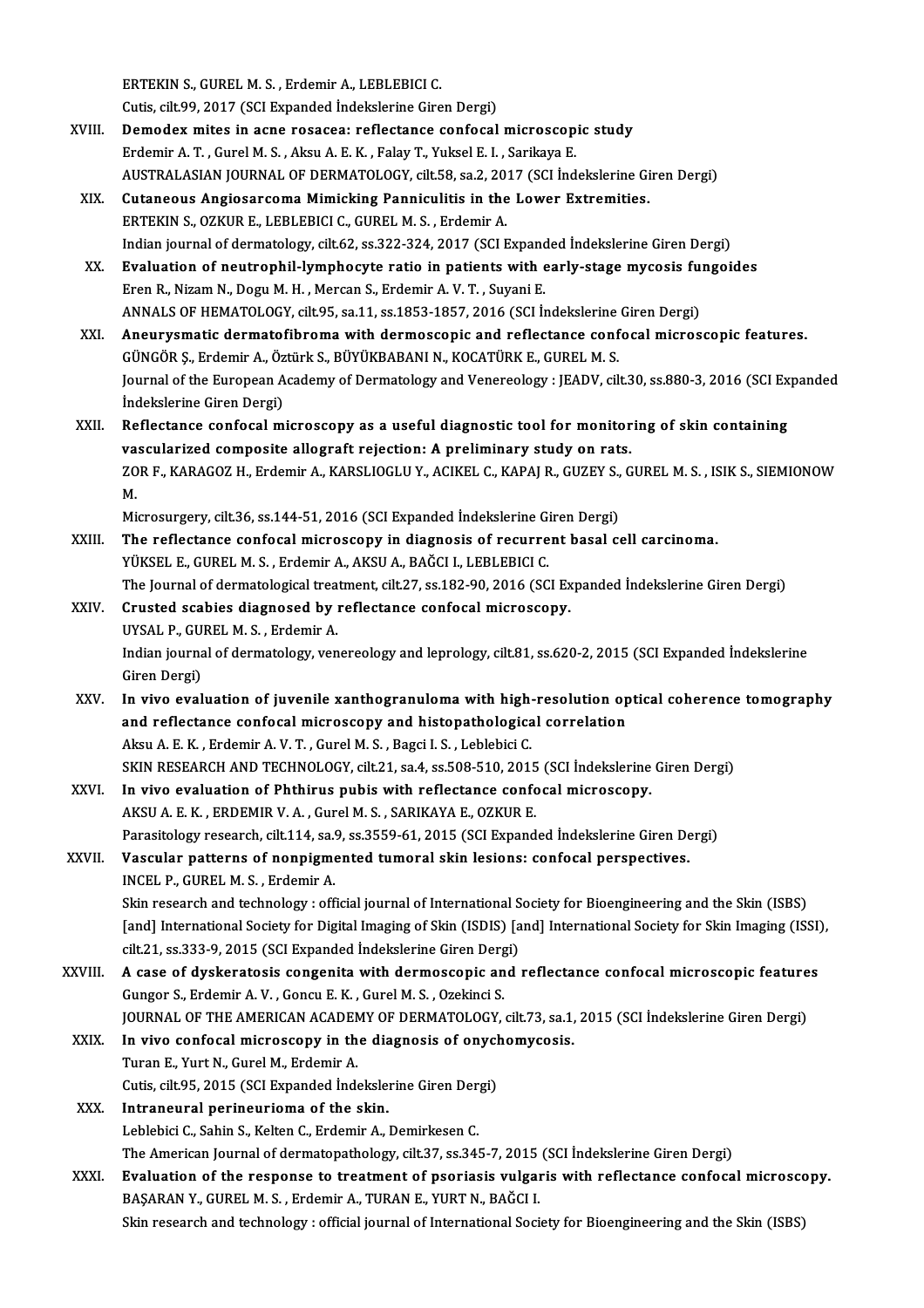[and] International Society for Digital Imaging of Skin (ISDIS) [and] International Society for Skin Imaging (ISSI),<br>sit 21, ss 18,24,2015 (SSI Expanded Indekslaving Giran Devai) [and] International Society for Digital Imaging of Skin (ISDIS) [a<br>cilt.21, ss.18-24, 2015 (SCI Expanded İndekslerine Giren Dergi)<br>Companison of the offects of tonisel fusidis esid and nife [and] International Society for Digital Imaging of Skin (ISDIS) [and] International Society for Skin Im<br>cilt.21, ss.18-24, 2015 (SCI Expanded Indekslerine Giren Dergi)<br>XXXII. Comparison of the effects of topical fusidic ac cilt.21, ss.18-24, 2015 (SCI Expanded Indekslerine Giren Dergi)<br>Comparison of the effects of topical fusidic acid and rifamycin on wound healing in rats<br>Gurel M. S. , Nayci S., Turgut A. V. , Bozkurt E. R. Comparison of the effects of topical fusidic acid and rifamycin on wound healing in ra<br>Gurel M. S., Nayci S., Turgut A. V. , Bozkurt E. R.<br>INTERNATIONAL WOUND JOURNAL, cilt.12, sa.1, ss.106-110, 2015 (SCI İndekslerine Gire Gurel M. S. , Nayci S., Turgut A. V. , Bozkurt E. R.<br>INTERNATIONAL WOUND JOURNAL, cilt12, sa.1, ss.106-110, 2015 (SCI Indekslerine Giren Dergi)<br>XXXIII. Reflectance confocal microscopy vs. standardized skin surface biop INTERNATIONAL<br>Reflectance con<br>Demodex mites<br>Erdomir A T. Cur Reflectance confocal microscopy vs. standardized skin surface biopsy for meas<br>Demodex mites<br>Erdemir A. T. , Gurel M. S. , Aksu A. E. K. , Karahalli F. B. , Incel P., Haytoglu N. S. K. , Falay T.<br>SKIN RESEARCH AND TECHNOLOC Demodex mites<br>Erdemir A. T. , Gurel M. S. , Aksu A. E. K. , Karahalli F. B. , Incel P., Haytoglu N. S. K. , Falay T.<br>SKIN RESEARCH AND TECHNOLOGY, cilt.20, sa.4, ss.435-439, 2014 (SCI İndekslerine Giren Dergi)<br>Leser Trélat Erdemir A. T. , Gurel M. S. , Aksu A. E. K. , Karahalli F. B. , Incel P., Haytoglu N. S. K. , Falay T.<br>SKIN RESEARCH AND TECHNOLOGY, cilt.20, sa.4, ss.435-439, 2014 (SCI İndekslerine Girer<br>XXXIV. Leser-Trélat sign: a p SKIN RESEARCH AND TECHN<br>Leser-Trélat sign: a paran<br>Turan E., Gurel M., Erdemir A.<br>Cutie silt 94, 2014 (SCL Expan Leser-Trélat sign: a paraneoplastic process?<br>Turan E., Gurel M., Erdemir A.<br>Cutis, cilt.94, 2014 (SCI Expanded İndekslerine Giren Dergi)<br>Flavan vears of itabing: a sess report of suusted sesb XXXV. Eleven years of itching: a case report of crusted scabies.<br>Kutlu N., Turan E., Erdemir A., Gürel M., Bozkurt E. Cutis, cilt.94, 2014 (SCI Expanded İndekslerine Gir<br>Eleven years of itching: a case report of cru:<br>Kutlu N., Turan E., Erdemir A., Gürel M., Bozkurt E.<br>Cutie silt 94, 2014 (SCI İndekslerine Ciren Dersi) Cutis, cilt.94, 2014 (SCI İndekslerine Giren Dergi) Kutlu N., Turan E., Erdemir A., Gürel M., Bozkurt E.<br>Cutis, cilt.94, 2014 (SCI İndekslerine Giren Dergi)<br>XXXVI. Assessment of skin photoaging with reflectance confocal microscopy<br>Hautaglu N.S. K., Curel M.S., Erdemir A. Fa Cutis, cilt.94, 2014 (SCI İndekslerine Giren Dergi)<br>Assessment of skin photoaging with reflectance confocal microsco<br>Haytoglu N. S. K. , Gurel M. S. , Erdemir A., Falay T., Dolgun A., Haytoglu T. G.<br>SKIN RESEARCH AND TECHN Haytoglu N. S. K. , Gurel M. S. , Erdemir A., Falay T., Dolgun A., Haytoglu T. G.<br>SKIN RESEARCH AND TECHNOLOGY, cilt.20, sa.3, ss.363-372, 2014 (SCI İndekslerine Giren Dergi) Haytoglu N. S. K. , Gurel M. S. , Erdemir A., Falay T., Dolgun A., Haytoglu T. G.<br>SKIN RESEARCH AND TECHNOLOGY, cilt.20, sa.3, ss.363-372, 2014 (SCI İndekslerine Giren Dergi)<br>XXXVII. Successful treatment of generalized dis SKIN RESEARCH AND TECHNOLOGY, cilt<br>Successful treatment of generalized<br>report and review of the literature.<br>Turor E. Sinom B. Turgut E. Solib C. Successful treatment of generali<br>report and review of the literatu<br>Turan E., Sinem B., Turgut E., Salih G.<br>Asta dermatevenerelegies Creatica L report and review of the literature.<br>Turan E., Sinem B., Turgut E., Salih G.<br>Acta dermatovenerologica Croatica : ADC, cilt.22, ss.150-9, 2014 (SCI İndekslerine Giren Dergi) Turan E., Sinem B., Turgut E., Salih G.<br>Acta dermatovenerologica Croatica : ADC, cilt.22, ss.150-9, 2014 (SCI İndekslerine Giren Dergi)<br>XXXVIII. Effectiveness and safety of topical emollients in the treatment of PUVA-induc Acta dermatovenerologica Croatica : ADC, cilt.22, ss.150<br>Effectiveness and safety of topical emollients in<br>Turan E., Gurel M., Erdemir A., Usta M., Kutlu N., Yurt N.<br>Advances in clinical and evnorimental medicine : officia Advances in clinical and experimental medicine : official organ Wroclaw Medical University, cilt.22, ss.715-20, 2013<br>(SCI İndekslerine Giren Dergi) Turan E., Gurel M., Erdemir A., Usta M., Kutlu N., Yurt N. Advances in clinical and experimental medicine : official organ Wroclaw Medical University, cilt.22, ss.715-20,<br>(SCI İndekslerine Giren Dergi)<br>XXXIX. Subclinical left and right ventricular systolic dysfunction in behcet's (SCI İndekslerine Giren Dergi)<br>Subclinical left and right ventricular systol<br>doppler and velocity vector imaging study<br>Vurdalul S. Erdomin V. A. Touvaresi V. Vildirimt Subclinical left and right ventricular systolic dysfunction in behcet's<br>doppler and velocity vector imaging study<br>Yurdakul S., Erdemir V. A. , Tayyareci Y., Yildirimturk O., Gurel M. S. , Aytekin S.<br>JOUPMAL OF CLINICAL JU doppler and velocity vector imaging study<br>Yurdakul S., Erdemir V. A. , Tayyareci Y., Yildirimturk O., Gurel M. S. , Aytekin S.<br>JOURNAL OF CLINICAL ULTRASOUND, cilt.41, sa.6, ss.347-353, 2013 (SCI İndekslerine Giren Dergi)<br> Yurdakul S., Erdemir V. A. , Tayyareci Y., Yildirimturk O., Gurel M. S. , Aytekin S.<br>JOURNAL OF CLINICAL ULTRASOUND, cilt.41, sa.6, ss.347-353, 2013 (SCI Inde<br>XL. Development of skin aging scale by using dermoscopy<br>Isik B. IOURNAL OF CLINICAL ULTRASOUND, cilt.41, sa.<br>Development of skin aging scale by using d<br>Isik B., Gurel M. S. , Erdemir A. T. , Kesmezacar O.<br>SKIN RESEARCH AND TECHNOLOCY, silt 19, ss 3 Development of skin aging scale by using dermoscopy<br>Isik B., Gurel M. S. , Erdemir A. T. , Kesmezacar O.<br>SKIN RESEARCH AND TECHNOLOGY, cilt.19, sa.2, ss.69-74, 2013 (SCI İndekslerine Giren Dergi)<br>A now diagnostis technique Isik B., Gurel M. S. , Erdemir A. T. , Kesmezacar O.<br>SKIN RESEARCH AND TECHNOLOGY, cilt.19, sa.2, ss.69-74, 2013 (SCI İndekslerine Giren Dergi)<br>XLI. A new diagnostic technique for tinea incognito: in vivo reflectance c SKIN RESEA<br>**A new diag<br>five cases.**<br>TIDANE E A new diagnostic technique for tinea in<br>five cases.<br>TURAN E., Erdemir A., GUREL M. S. , YURT N.<br>Skip researsh and technology : official journs five cases.<br>TURAN E., Erdemir A., GUREL M. S. , YURT N.<br>Skin research and technology : official journal of International Society for Bioengineering and the Skin (ISBS) TURAN E., Erdemir A., GUREL M. S. , YURT N.<br>Skin research and technology : official journal of International Society for Bioengineering and the Skin (ISBS)<br>[and] International Society for Digital Imaging of Skin (ISDIS) [a Skin research and technology : official journal of International Society for Digital Imaging of Skin (<br>cilt.19, 2013 (SCI Expanded İndekslerine Giren Dergi)<br>Evaluation of andathelial functions in nationts v [and] International Society for Digital Imaging of Skin (ISDIS) [and] International Society for Skin Imagin<br>cilt.19, 2013 (SCI Expanded Indekslerine Giren Dergi)<br>XLII. Evaluation of endothelial functions in patients with B cilt.19, 2013 (S<br><mark>Evaluation of</mark><br>involvement.<br><sup>VUDDAVULS</sub></sup> Evaluation of endothelial functions in patients with Behcet's dise<br>involvement.<br>YURDAKUL S., Erdemir V. A. , YıLDıRıMTÜRK Ö., GUREL M. S. , AYTEKIN S.<br>Turk Kardiveleji Dernesi arsiyi : Turk Kardiveleji Dernesinin yayın ars involvement.<br>YURDAKUL S., Erdemir V. A. , YıLDıRıMTÜRK Ö., GUREL M. S. , AYTEKIN S.<br>Turk Kardiyoloji Dernegi arsivi : Turk Kardiyoloji Derneginin yayin organidir, cilt.40, ss.518-22, 2012 (SCI<br>Evnanded İndelselerine Ciren YURDAKUL S., Erdemir V. A. , YıLDıRı<br>Turk Kardiyoloji Dernegi arsivi : Turl<br>Expanded İndekslerine Giren Dergi)<br>En, yag lasar thanany far staatas Turk Kardiyoloji Dernegi arsivi : Turk Kardiyoloji Derneg<br>Expanded İndekslerine Giren Dergi)<br>XLIII. Er: yag laser therapy for steatocystoma multiplex.<br>Mumgueğlu C. Gurel M. Kiromitei II. Erdemir A. Karakas Expanded İndekslerine Giren Dergi)<br>Er: yag laser therapy for steatocystoma multiplex.<br>Mumcuoğlu C., Gurel M., Kiremitci U., Erdemir A., Karakoca Y., Huten O. Indian journal of dermatology, cilt.55, ss.300-1, 2010 (SCI Expanded Indekslerine Giren Dergi)

### Diğer Dergilerde Yayınlanan Makaleler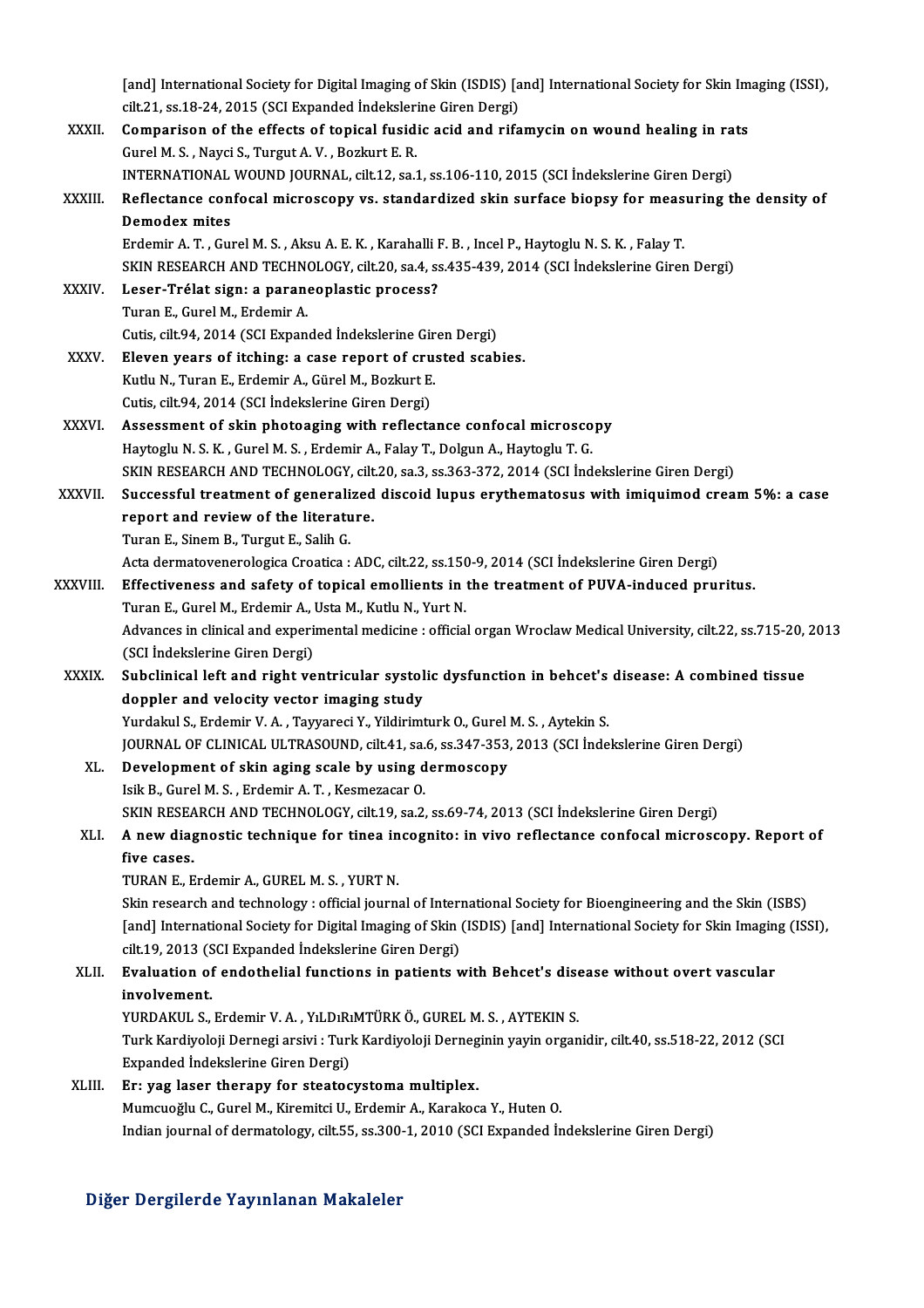| L     | In vivo reflektans konfokal mikroskopi Türkçe terminolojisi                                                                       |
|-------|-----------------------------------------------------------------------------------------------------------------------------------|
|       | Özdemir F., Gürel M. S., Karaarslan I., Erdemir V. A., Koku Aksu A. E., Acar A.                                                   |
|       | Türkderm Türk deri hastalıkları ve frengi arşivi, cilt.55, sa.4, ss.158-168, 2021 (Diğer Kurumların Hakemli                       |
|       | Dergileri)                                                                                                                        |
| Н.    | A rare cutaneous tuberculosis form, erythema induratum of Bazin: 6 years' experience.                                             |
|       | Polat A. K., Karaali M. G., Aksu A. E. K., Erdemir V. A., Leblebici C., Gurel M. S.                                               |
|       | Acta dermatovenerologica Alpina, Pannonica, et Adriatica, cilt.29, sa.3, ss.123-128, 2020 (Diğer Kurumların<br>Hakemli Dergileri) |
| III.  | Disease Severity and The Effect of Disease Severity on Quality of Life in Patients with Acne Vulgaris                             |
|       | Kayiran M. A., Cebeci F., Karadag A. S., Erdemir V. A., Gurel M. S.                                                               |
|       | ISTANBUL MEDICAL JOURNAL, cilt.20, sa.1, ss.80-81, 2019 (ESCI Indekslerine Giren Dergi)                                           |
| IV.   | Pachydermodactyly                                                                                                                 |
|       | Falay T., Aksu A. E. K., Erdemir V. A., Kiremitci U., Leblebici C.                                                                |
|       | TURK DERMATOLOJI DERGISI-TURKISH JOURNAL OF DERMATOLOGY, cilt.12, sa.1, ss.47-49, 2018 (ESCI                                      |
|       | İndekslerine Giren Dergi)                                                                                                         |
| V.    | A Case Report of Real-Time in vivo Demonstration of Sarcoptes scabiei.                                                            |
|       | Gürel M., Turgut E., Tekin B.                                                                                                     |
|       | Turkiye parazitolojii dergisi, cilt.41, ss.229-232, 2017 (Diğer Kurumların Hakemli Dergileri)                                     |
| VI.   | Fluoroscopy-Induced Chronic Radiodermatitis                                                                                       |
|       | Falay T., Erdemir V. A., Savaş S., Gürel M. S., Özkur E.                                                                          |
|       | Journal of Dermatology Research and Therapy, cilt.2, ss.2-3, 2016 (Diğer Kurumların Hakemli Dergileri)                            |
| VII.  | Psödolenfomalar: 23 Olgunun Klinik ve Histopatolojik Özellikleri                                                                  |
|       | Özkur E., Kiremitçi Ü., Erdemir V. A., Leblebici C., Güler M. S.                                                                  |
|       | dermatoz, cilt 7, sa.2, ss.1-5, 2016 (Hakemli Üniversite Dergisi)                                                                 |
| VIII. | Vestibular papillomatosis: An important differential diagnosis of vulvar papillomas.                                              |
|       | Ozkur E., Falay T., Turgut E., Gurel M., Leblebici C.                                                                             |
|       | Dermatology online journal, cilt.22, 2016 (Diğer Kurumların Hakemli Dergileri)                                                    |
| IX.   | Multinucleate cell angiohistiocytoma: A report of six cases                                                                       |
|       | Falay T., Erdemir V. A., Gurel M. S., Leblebici C., Erdil D., Ozkur E.                                                            |
|       | TURKDERM-ARCHIVES OF THE TURKISH DERMATOLOGY AND VENEROLOGY, cilt.50, sa.3, ss.124-127, 2016 (ESCI                                |
|       | İndekslerine Giren Dergi)                                                                                                         |
| X.    | Ayak Plantar Yüzü Tutan Tendon Kılıfının Dev Hücreli Tümörü.                                                                      |
|       | Özkur E., Kiremitçi Ü., Erdemir V. A., İncel P., Leblebici C.                                                                     |
|       | Turkiye Klinikleri J Case Rep, cilt.23, ss.166-168, 2015 (Diğer Kurumların Hakemli Dergileri)                                     |
| XI.   | The reflectance confocal microscopy features of sebaceous adenoma in a case of Muir Torre                                         |
|       | syndrome                                                                                                                          |
|       | Yuksel E. I., Erdemir A. T., Leblebici C., Aksu E. K., Gurel M. S.                                                                |
|       | TURKDERM-ARCHIVES OF THE TURKISH DERMATOLOGY AND VENEROLOGY, cilt.49, sa.1, ss.70-74, 2015 (ESCI                                  |
|       | İndekslerine Giren Dergi)                                                                                                         |
| XII.  | Süperficial granulomatous pyoderma gangrenosum: A Report of two Cases                                                             |
|       | Bağcı I. S., Gürel M. S., Erdemir V. A., Kiremitçi Ü., Paşaoğlu E.                                                                |
|       | Türkderm, cilt.48, sa.35, ss.130-132, 2014 (Diğer Kurumların Hakemli Dergileri)                                                   |
| XIII. | Pilomatrixomalı 12 olgunun klinik ve histopatolojik özellikleri                                                                   |
|       | Savaş S., Koku Aksu E., Erdemir V. A., Leblebici C., Gürel M. S.                                                                  |
|       | Türkiye Klinikleri Dermatoloji Dergisi, cilt.24, sa.2, ss.39-44, 2014 (Diğer Kurumların Hakemli Dergileri)                        |
| XIV.  | Dermatolojik hastalıkları özgü aile etki ölçeği geliştirilme;si geçerlilik ve güvenilirlik çalışması                              |
|       | Turan E., Gürel M. S., Erdemir V. A., Inan Yüksel E.                                                                              |
|       | Türkderm, cilt.48, ss.74-81, 2014 (Diğer Kurumların Hakemli Dergileri)                                                            |
| XV.   | VULVAR EKSTRAMAMMARİAN PAGET HASTALIĞI                                                                                            |
|       | Gürel M. S., İnan Yüksel E., Abalı R., Erdemir V. A., Bozkurt E.                                                                  |
|       | Türk Jinekolojik Onkoloji Dergisi, cilt.1, ss.40-44, 2014 (Diğer Kurumların Hakemli Dergileri)                                    |
|       |                                                                                                                                   |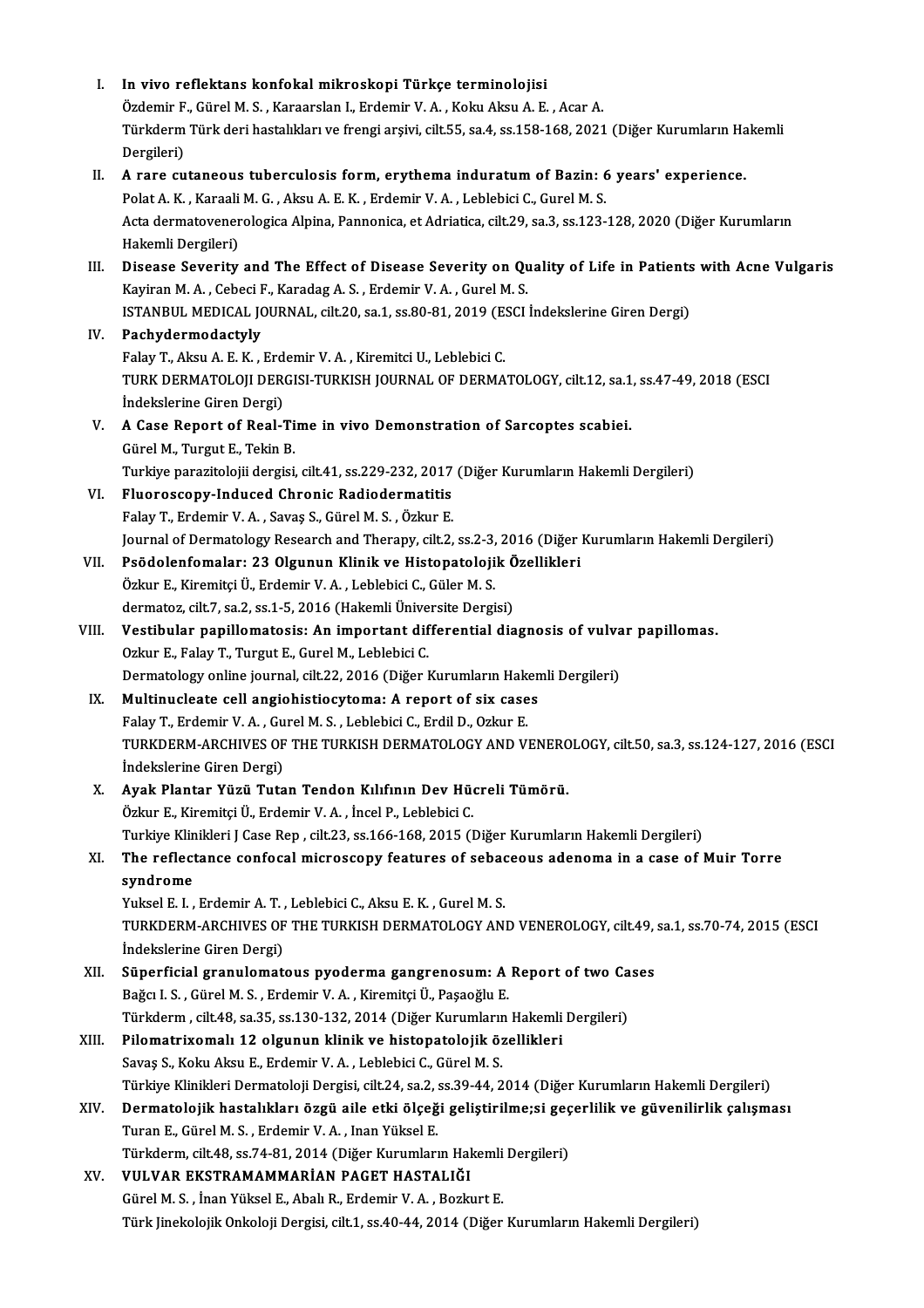| XVI.    | A Research on Clinic and Ethiopathological Factors in Pityriasis Amiantacea                                    |
|---------|----------------------------------------------------------------------------------------------------------------|
|         | Haytoglu N. S. K., Erdemir V. A., Isik B., Gurel M. S., Leblebici C.                                           |
|         | ISTANBUL MEDICAL JOURNAL, cilt.14, sa.3, ss.164-166, 2013 (ESCI Indekslerine Giren Dergi)                      |
| XVII.   | Evaluation of Social Appearance Anxiety and Quality of Life in Patients with Acne Vulgaris                     |
|         | Erdemir V. A., Bağcı S. I., Yüksel İnan E., Turan E.                                                           |
|         | İstanbul Medical Journal, cilt.14, sa.1, ss.35-39, 2013 (Diğer Kurumların Hakemli Dergileri)                   |
| XVIII.  | Retrospective evaluation of subcutaneous painful nodules                                                       |
|         | Erdemir V. A., Bağcı I. S., Yamen Erdil D., Aydın E.                                                           |
|         | İstanbul Medical Journal, cilt.14, ss.80-82, 2013 (Diğer Kurumların Hakemli Dergileri)                         |
|         | Kaposi sarkomunda gastrik tutulum ve Helicobacter pylori                                                       |
| XIX.    | Soylu A., Özaslan M., Erdemir V. A., Karahacıoğlu B., Altuntaş Aydın Ö., Çakmak S., Güzelbulut F., Güler M. S. |
|         | endoskopi, cilt.21, sa.2, ss.43-47, 2013 (Diğer Kurumların Hakemli Dergileri)                                  |
|         |                                                                                                                |
| XX.     | Reflektans Konfokal Mikroskopi; Normal Deri Morfolojisi ve Melanositik Lezyonlarda Kullanımı                   |
|         | Erdemir V A , Koku Aksu A E                                                                                    |
|         | Türkderm, cilt.47, sa.3, ss.136-141, 2013 (Diğer Kurumların Hakemli Dergileri)                                 |
| XXI.    | An unusual case of sporotrichoid nodules: metastatic cutaneous squamous cell carcinoma.                        |
|         | HAYTOGLU N., GUREL M. S., Erdemir V. A., LEBLEBICI C., HAYTOGLU T.                                             |
|         | Dermatology online journal, cilt.19, ss.18174, 2013 (Diğer Kurumların Hakemli Dergileri)                       |
| XXII.   | <b>Fasiyal orf</b><br>Turan E., Yurt N., Erdemir V. A.                                                         |
|         | Türk Dermatoloji Dergisi, cilt.6, ss.58-60, 2012 (Diğer Kurumların Hakemli Dergileri)                          |
| XXIII.  | <b>Generalized Inflammatory Tinea Corporis</b>                                                                 |
|         | Karakoca Y., Endoğru E., Kiremitçi Ü., Erdemir V. A., Gürel M. S., Gücin Z.                                    |
|         | JTAD, cilt4, ss.1-3, 2010 (Diğer Kurumların Hakemli Dergileri)                                                 |
| XXIV.   | Neurofibroma like nodules on shoulder: First sign of gastric adenocarcinoma.                                   |
|         | Karakoca Y., Aslan C., Erdemir A., Kiremitci U., Gurel M., Huten O.                                            |
|         | Dermatology online journal, cilt.16, ss.12, 2010 (Diğer Kurumların Hakemli Dergileri)                          |
| XXV     | Herpes Zoster'de Klinik Özellikler ve Varisella Zoster Virüs Antikoru ile İlişkisi                             |
|         | Karakoca Y., Deniz E., Erfan G., Erdemir V. A., Kiremitçi Ü., Gürel M. S., Kesmezacar Ö.                       |
|         | Türkiye Klinikleri Dermatoloji Dergisi, cilt.20, ss.60-65, 2010 (Diğer Kurumların Hakemli Dergileri)           |
| XXVI.   | Diyabetes Mellitusta Görülen Deri Bulguları                                                                    |
|         | Kartal Ș., Gürel M. S., Kiremitçi Ü., Erdemir V. A., Erdoğan S., Endoğru E.                                    |
|         | Istanbul Tıp Dergisi, cilt.1, ss.77-80, 2008 (Diğer Kurumların Hakemli Dergileri)                              |
| XXVII.  | Edinsel Epidermolizis Bülloza                                                                                  |
|         | Erdemir V. A., Gürel M. S., Kiremitçi Ü., Yurt N., Demirkesen C.                                               |
|         | İstanbul Tıp Dergisi, cilt.1, ss.30-34, 2008 (Diğer Kurumların Hakemli Dergileri)                              |
| XXVIII. | Pseudolenfoma                                                                                                  |
|         | Işık B., Erdemir V. A., Erdoğan S., Kiremitçi Ü., Gürel M. S., Demirkesen C.                                   |
|         | İstanbul Tıp Dergisi, cilt.3, ss.42-44, 2007 (Diğer Kurumların Hakemli Dergileri)                              |
| XXIX.   | Liken Planus Pemfigoides: Bir Olgu Sunumu.                                                                     |
|         | Seremet S., Erdemir V. A., Kiremitçi Ü., Erdoğan S.                                                            |
|         | İstanbul Tıp Dergisi, cilt 1, ss.29-32, 2007 (Diğer Kurumların Hakemli Dergileri)                              |
| XXX.    | Idiopathic Granulomatous Mastitis: A Case Report                                                               |
|         | Erdemir V. A., Gürel M. S., Kiremitçi Ü., Yavuz E., Kıroğlu K.                                                 |
|         | İstanbul Tıp Dergisi, cilt.1, ss.42-44, 2007 (Diğer Kurumların Hakemli Dergileri)                              |
| XXXI.   | Multipl Piloleiomyom                                                                                           |
|         | Turan E., Şeremet S., Erdemir V. A., Gürel M. S., Kiremitçi Ü., Hüten O.                                       |
|         | Lepra, cilt.38, ss.47-50, 2007 (Diğer Kurumların Hakemli Dergileri)                                            |
| XXXII.  | Generalized granuloma annulare resolving to anetoderma.                                                        |
|         | Kiremitci U., Karagulle S., Topcu E., Gurel M., Erdogan S., Erdemir A., Alyanak A., Demirkesen C.              |
|         | Dermatology online journal, cilt.12, ss.16, 2006 (Diğer Kurumların Hakemli Dergileri)                          |
|         |                                                                                                                |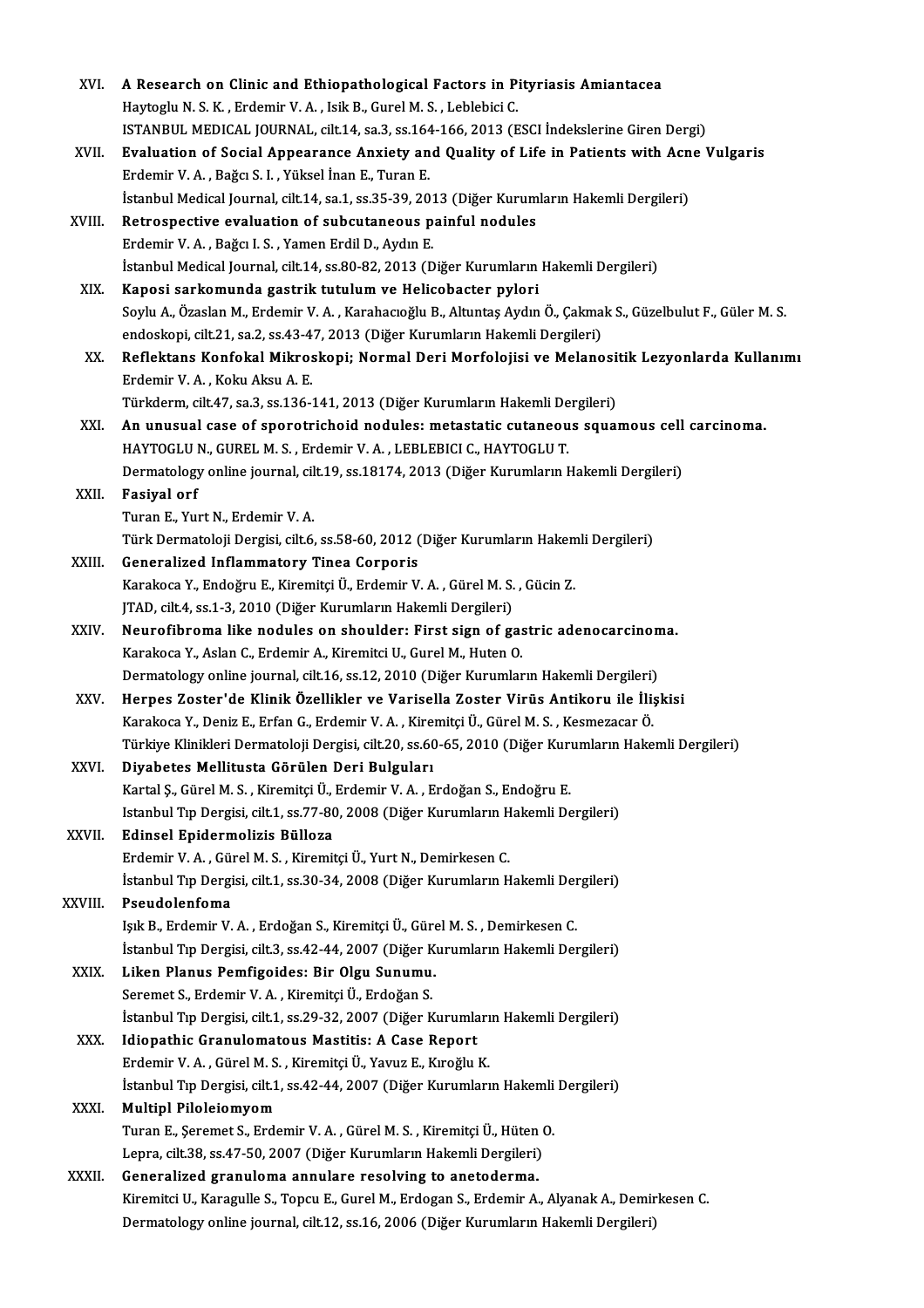| XXXIII.      | Rekurren Aftoz Stomatit Etyolojisinde Sistemik İlaclar.                                  |
|--------------|------------------------------------------------------------------------------------------|
|              | Atılganoğlu U., Küçük Ö. S., Erdemir V. A., Seremet S., Ufacık H.                        |
|              | TURKDEM, cilt.40, ss.60-62, 2006 (Diğer Kurumların Hakemli Dergileri)                    |
| <b>XXXIV</b> | Lofgren Sendromlu Bir Olgu                                                               |
|              | Karagülle Ş., Erdemir V. A., Alyanak A., Kiremitçi Ü., Topçu E., Geçer M.                |
|              | İstanbul Tıp Dergisi, cilt.3, ss.45-47, 2005 (Diğer Kurumların Hakemli Dergileri)        |
| XXXV.        | Vulvar carcinoma which arised within background of lichen sclerosus: Case report         |
|              | Karagülle Ş., Kiremitçi Ü., Erdemir V. A., Topcu E., Bozkurt S., Geçer M., Bozkurt E.    |
|              | Zeynep Kamil Tıp Bülteni, cilt.36, ss.119-121, 2005 (Diğer Kurumların Hakemli Dergileri) |
| <b>XXXVI</b> | Akut Febril Notrofilik Dermatoz(Sweet Sendromu)                                          |
|              | Alibaz Öner F., Ünalan N., Erdemir V. A., Ergüney M., Turan E.                           |
|              | İstanbul Tıp dergisi, cilt.2, ss.47-49, 2005 (Diğer Kurumların Hakemli Dergileri)        |
| XXXVII.      | <b>Subcorneal Pustuler Dermatosis</b>                                                    |
|              | Karagülle Ş., Gürel M. S., Kiremitçi Ü., Alyanak A., Erdemir V. A., Demirkesen C.        |
|              | İstanbul Tıp Dergisi, cilt.1, ss.40-43, 2005 (Diğer Kurumların Hakemli Dergileri)        |
| XXXVIII.     | Yüzme Havuzu Granülomu                                                                   |
|              | Karagülle Ş., Kiremitçi Ü., Topçu E., Erdemir V. A., Hüten O., Geçer M.                  |
|              | İstanbul Tıp Dergisi, cilt.3, ss.32-34, 2004 (Diğer Kurumların Hakemli Dergileri)        |

### Bilimsel KuruluşlardakiÜyelikler / Görevler

Bilimsel Kuruluşlardaki Üyelikler / Görevler<br>Pediatrik Dermatoloji Derneği, Üye, 2005 - Devam Ediyor , Türkiye<br>Türk Dermatoloji Derneği, Üye, 2002 - Devam Ediyor , Türkiye TürkDer Türk Lidyar darif Oyorinici († 2010)<br>Pediatrik Dermatoloji Derneği, Üye, 2005 - Devam Ediyor , Türk<br>Türk Dermatoloji Derneği, Üye, 2002 - Devam Ediyor , Türkiye<br>Deri ve Zührevi Hestelliler Derneği, Üye, 2001 - Deva Türk Dermatoloji Derneği, Üye, 2002 - Devam Ediyor , Türkiye<br>Deri ve Zührevi Hastalıklar Derneği, Üye, 2001 - Devam Ediyor , Türkiye

### Bilimsel Hakemlikler

JOURNAL OF COSMETIC DERMATOLOGY, SCI Kapsamındaki Dergi, Ekim 2020 DAAMBUA AMANDAANATOLOGICA<br>JOURNAL OF COSMETIC DERMATOLOGY, SCI Kapsamındaki Dergi, .<br>DERMATOLOGIC THERAPY, SCI-E Kapsamındaki Dergi, Ekim 2020<br>İSTANPUL KUZEV KLİNİKLERİ, Holomli Bilimaal Dargi, Eylül 2020 İSTANBUL KUZEY KLİNİKLERİ, Hakemli Bilimsel Dergi, Eylül 2020<br>TÜRKDERM, Hakemli Bilimsel Dergi, Eylül 2020 DERMATOLOGIC THERAPY, SCI-E Kapsamındaki<br>İSTANBUL KUZEY KLİNİKLERİ, Hakemli Bilimsel<br>TÜRKDERM, Hakemli Bilimsel Dergi, Eylül 2020<br>TÜRKUE ELİNİKLERİ DERMATOLOJİ DERÇİSİ. H TÜRKİYE KLİNİKLERİ DERMATOLOJİ DERGİSİ, Hakemli Bilimsel Dergi, Ocak 2020 İSTANBULÜNİVERSİTESİ İSTANBUL TIPFAKÜLTESİMECMUASI,HakemliBilimselDergi,Ekim2019 Case Reports in Dermatological Medicine, Diğer İndekslerce Taranan Dergi, Ocak 2019

### Kongre ve SempozyumKatılımı Faaliyetleri

K<mark>ongre ve Sempozyum Katılımı Faaliyetleri</mark><br>DOD Dermatoloji Gündemi, Davetli Konuşmacı, Sakarya, Türkiye, 2019<br>10 Behar Sempermumu Davetli Konusmacı, İstanbul Türkiye, 2019 10.Bahar Sempozyum Tratifilmi Tuafiyotlofi<br>10.Bahar Sempozyumu, Davetli Konuşmacı, Sakarya, Türkiye, 201<br>Türk Dermatalaji Derneği DUSEK Uzmanlık Sanrası Eğitim Kurulu D DOD Dermatoloji Gündemi, Davetli Konuşmacı, Sakarya, Türkiye, 2019<br>10. Bahar Sempozyumu, Davetli Konuşmacı, İstanbul, Türkiye, 2019<br>Türk Dermatoloji Derneği DUSEK Uzmanlık Sonrası Eğitim Kurulu Dermoskopi, 9 Şubat 2019, Ga 10. Bahar Sempozyumu, Davetli Konuşmacı, İstanbul, Türkiye, 2019<br>Türk Dermatoloji Derneği DUSEK Uzmanlık Sonrası Eğitim Kurulu D<br>Konuşmacı, Gaziantep, Türkiye, 2019 Türk Dermatoloji Derneği DUSEK Uzmanlık Sonrası Eğitim Kurulu Dermosk<br>Konuşmacı, Gaziantep, Türkiye, 2019<br>27. Ulusal Dermatoloji Kongresi, Davetli Konuşmacı, Antalya, Türkiye, 2018<br>2. INDERCOS, Otunum Baskanı, İstanbul, Tü Konuşmacı, Gaziantep, Türkiye, 2019<br>27. Ulusal Dermatoloji Kongresi, Davetli Konuşmacı, Aı<br>3.INDERCOS, Oturum Başkanı, İstanbul, Türkiye, 2018<br>2. INDERCOS, Davetli Konusması, İstanbul, Türkiye, 20 27. Ulusal Dermatoloji Kongresi, Davetli Konuşmacı, Antal<br>3.INDERCOS, Oturum Başkanı, İstanbul, Türkiye, 2018<br>3. INDERCOS, Davetli Konuşmacı, İstanbul, Türkiye, 2018<br>2. INDERCOS, Davetli Konuşmacı, İstanbul, Türkiye, 2017 3.INDERCOS, Oturum Başkanı, İstanbul, Türkiye, 2018<br>3. INDERCOS, Davetli Konuşmacı, İstanbul, Türkiye, 2018<br>2. INDERCOS, Davetli Konuşmacı, İstanbul, Türkiye, 2017

### Atıflar